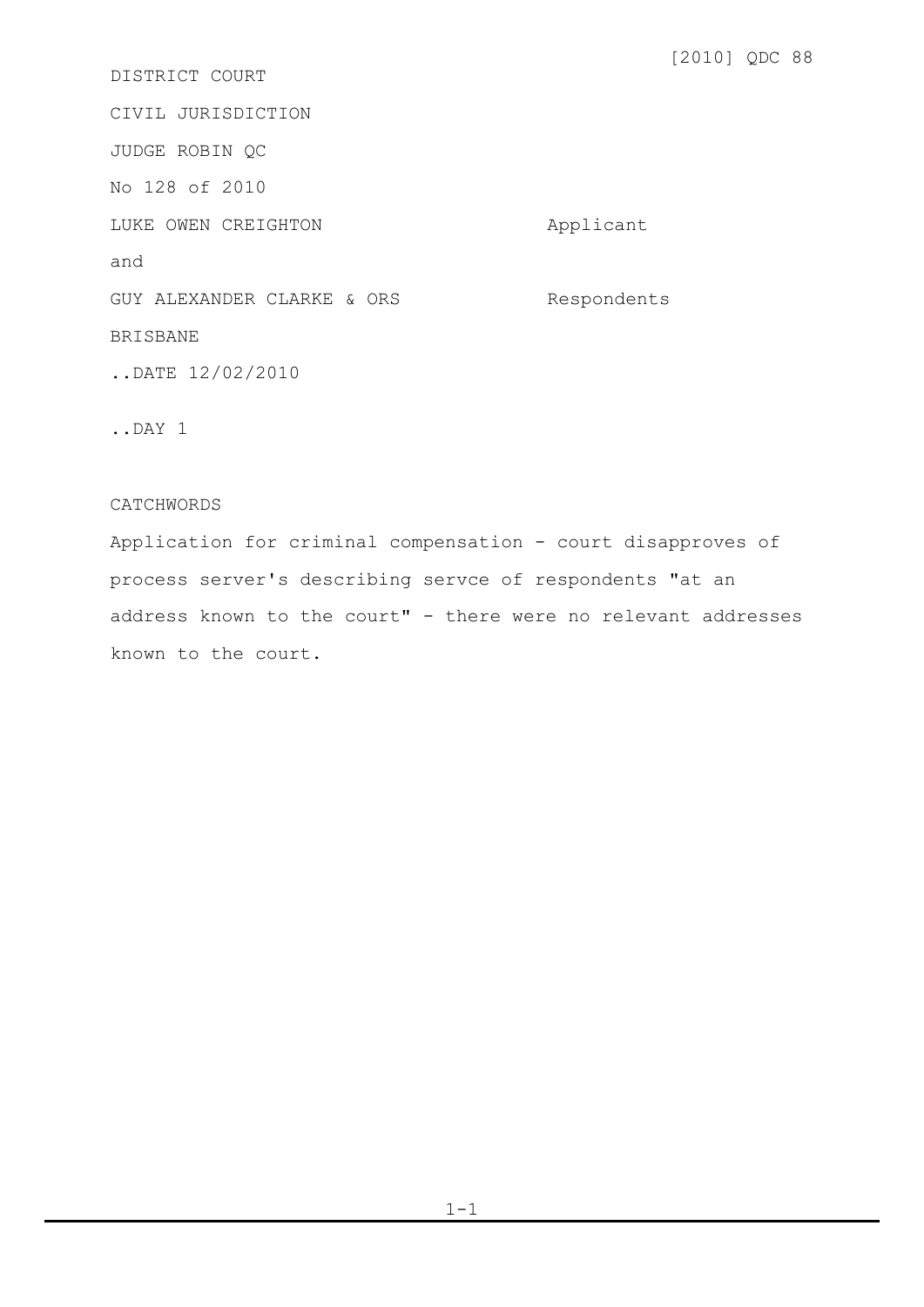HIS HONOUR: The applicant seeks compensation under the Criminal Offence Victims Act in respect of an offence of assault occasioning bodily harm while in company. O'Malley pleaded guilty to that offence and many others in Judge Trafford-Walker's Court on the 17th of October 2008, I sentenced the others at a later stage.

When the trial was expected to get underway in Maroochydore on the 15th of June 2009 they pleaded guilty. I observed on that occasion that they were fortunate not to be charged with grievous bodily harm. The prosecution appeared to take a highly understanding approach to their situations, including to what might be an appropriate punishment.

**30 40** Mr Creighton was a good Samaritan. One evening when he was enjoying himself with a mate at the Alexandra Headland Surf Life Saving Club, he noticed a gang of young thugs setting upon other young people in the vicinity of a bus shelter and went to some trouble to intervene to put an end to the ruckus. He had a companion called Wessels. He was the one seriously hurt when king hit by Clarke and the punishment by the defendants continued when he was on the ground.

**50** Mr Creighton had experience in the defence force in East Timor, which was one of the factors that perhaps inclined him to think he had the ability and the responsibility to intervene. The East Timor episode takes on some significance because of the real possibility that it resulted in some posttraumatic stress disorder. According to Dr Ray, on the basis

 1-2 ORDER **60**

**10**

**20**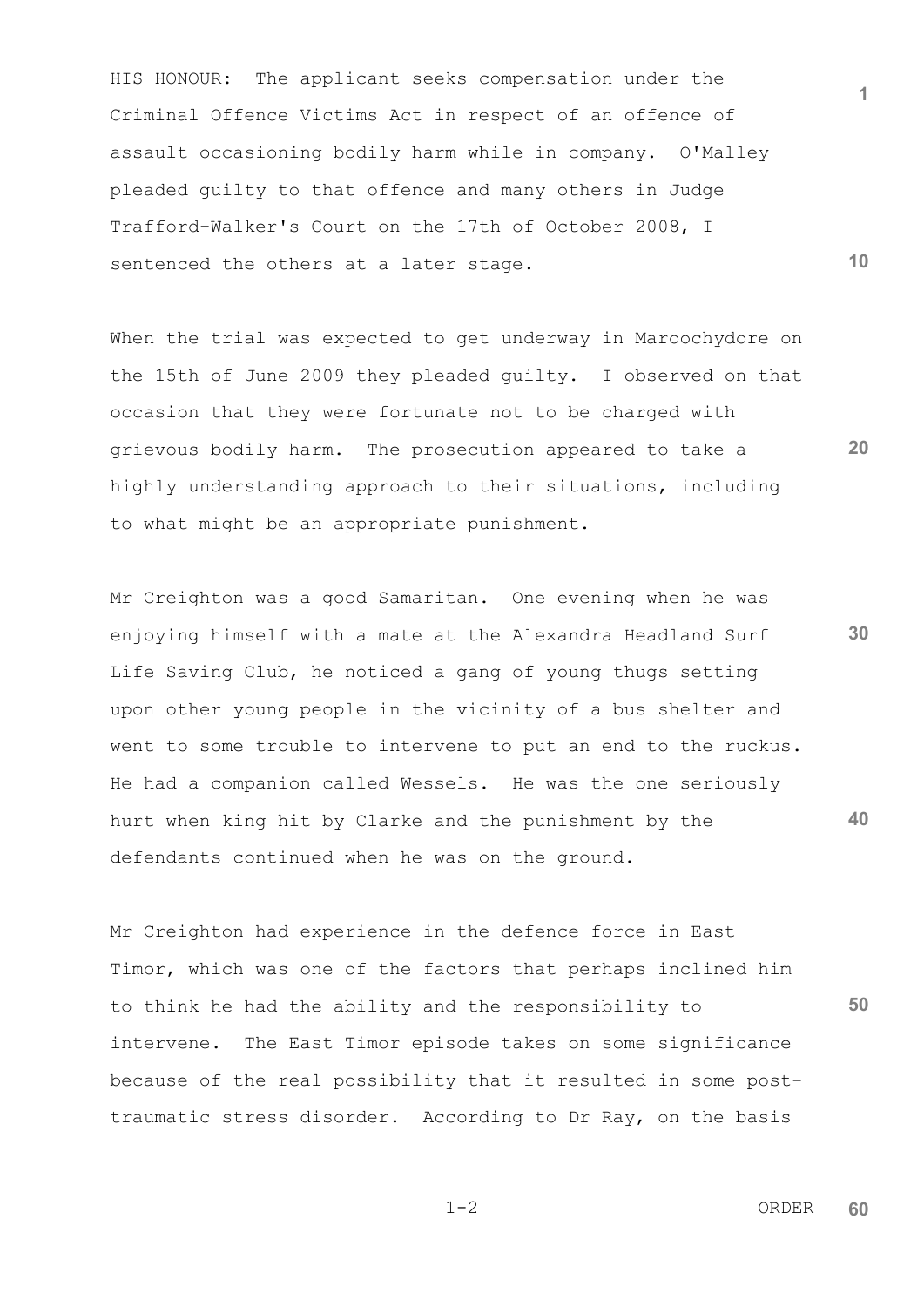of Mr Creighton's information, that had settled down or become manageable. According to her report, again based on Mr Creighton's information, there has been a flare-up or a new psychological injury, understandably enough, flowing from the offence which concerns the Court today.

**20** The applicant has become wary of people, changed his lifestyle, for example by associating with friends in private locations rather than more public ones. Dr Ray seems to think that those difficulties may settle down with treatment by practitioners in her sphere. Her approach is that the assault by the respondents caused a new psychological injury and also caused the earlier one to flare up.

**30 40** She notes that there are difficulties of a psychological nature within Mr Creighton's family affecting his sister in particular. The psychological aspects may play some part in damaging the confidence which Mr Creighton needs for his employment, which is an abseiler working in the construction industry. Whether or not that's so, the consequences of his physical injuries have an impact. That is by way of his susceptibility to sudden episodes of pain from his facial injuries, it is understandable that this would be an unwelcome feature for someone in his line of work.

**50** Dr Lynham's report is a convenient summary of the injuries. He refers to marked bruising and swelling to his facial regions but, more specifically, to his left face. He sustained a four centimetre laceration to his left eyebrow.

$$
1\!-\!3
$$

**1**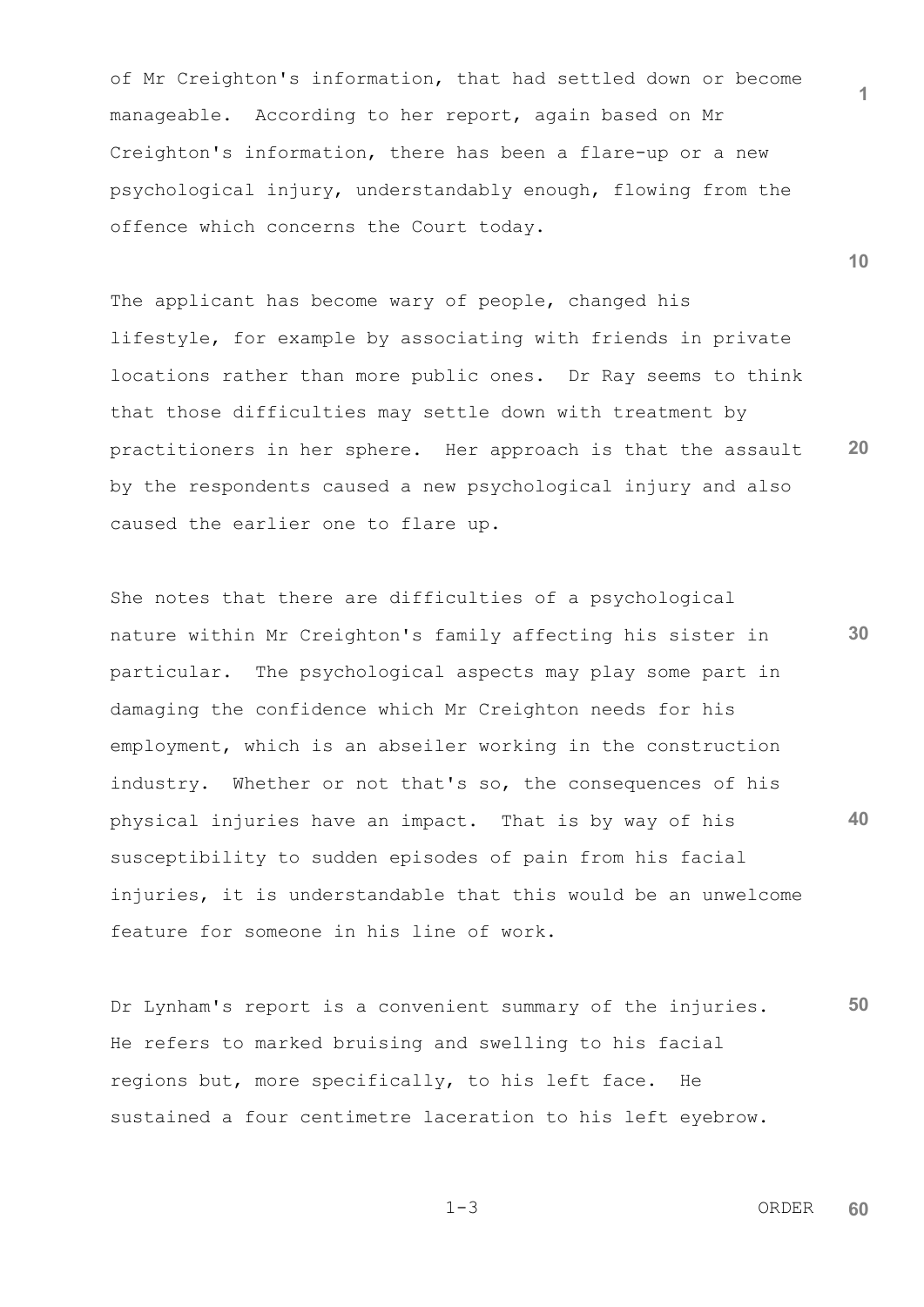He sustained a fracture of his left zygomatic complex and associated orbit, that is, a fracture of his left cheekbone and eye socket. He suffered a fracture of his left maxilla and his left frontal bone. He also suffered from damage to his left orbital nerve, that is the nerve that supplies sensation to the left side of his face and mouth.

**20** Dr Lynham goes on to report, "He was initially treated on the 2nd of February at Nambour Hospital. The laceration was attended to and he had full and comprehensive clinical and radiographic assessment, including a CT scan. Subsequently, he attended the Royal Brisbane Hospital on the 5th of February 2009 where again a full assessment was undertaken and also review of the investigations taken at Nambour Hospital.

**30 40** He underwent operation at Royal Brisbane Hospital on the 13th of February 2009. The operation was an elevation of his zygomatic complex with access via an intra-oral incision. After the zygomatic complex was placed into position it was fixed with the use of a titanium plate with four titanium screws.

**50** Unfortunately, Mr Creighton is left with alterations to the sensations in his face and mouth. He has the bouts of stabbing pain, that I've referred to, a few times a week and also severe pain in the anterior incisor teeth about his left side. There's a scar inside his mouth and one above his left eyebrow". Dr Lynham doesn't anticipate much further improvement in contrast, I think, to Dr Ray. The offence

 $1-4$  ORDER **60**

**1**

$$
1-4
$$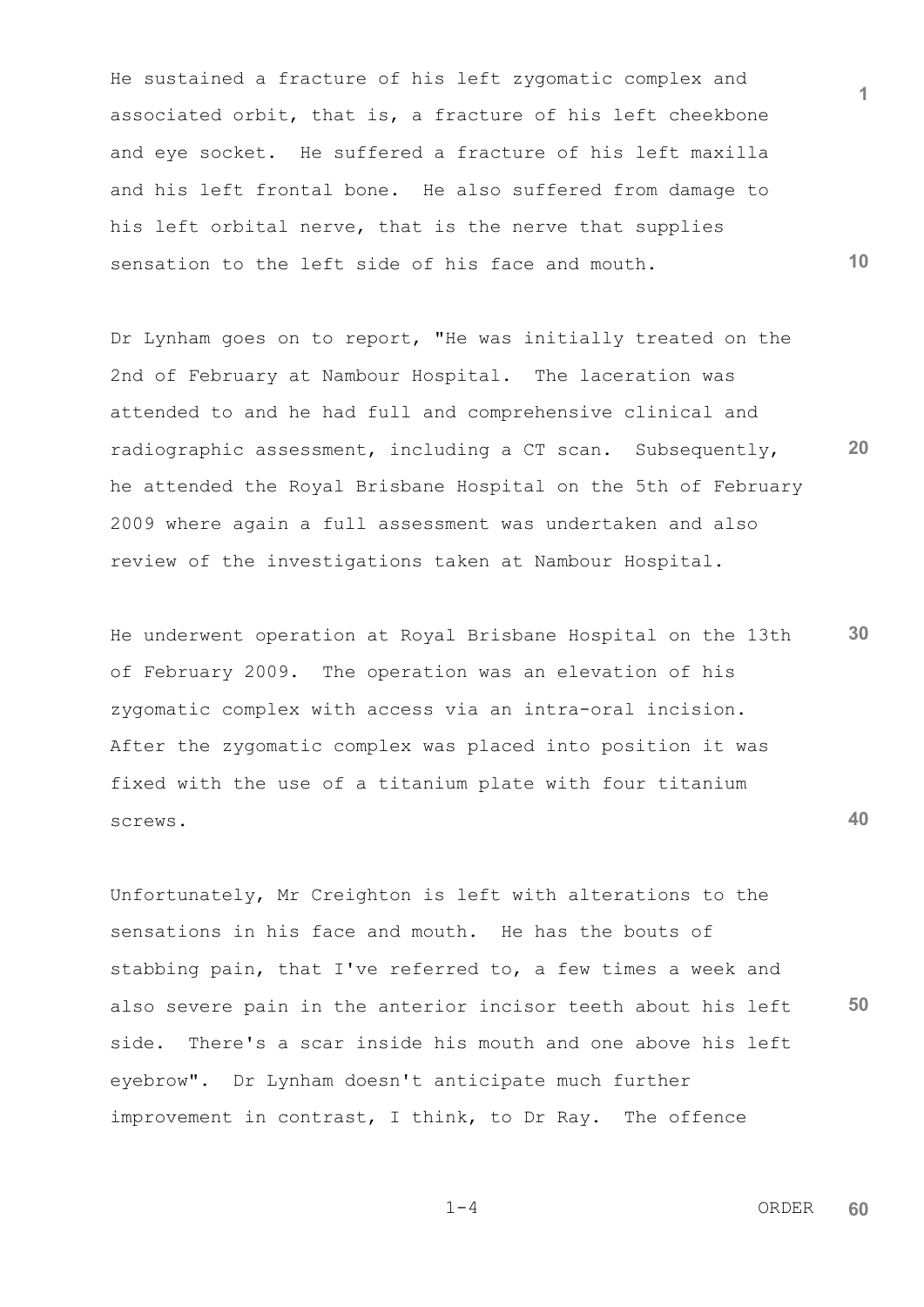**10 20** There's no contest to the applicant's material, the respondents not having appeared today when called. I've made some adverse comment regarding the process server's three affidavits of service. They all depose to service on the named respondent "at an address known to the Court". So far as I'm aware, the Court has no idea where these people are unless O'Malley is still in custody, which seems unlikely. Mr Bagley tells me he had some concerns of his own about the service affidavits and suggests that the Court would have bail addresses.

**30 40** That's indeed the case but, in my opinion, based on experience in the Court, those bail addresses will be old and unlikely to be of much use now. So far as I'm aware, the Court has no idea where any of these people might be and the apparent misrepresentation is concerning. It doesn't dissuade me from dealing with the application today in the interests of efficiency. According to the process server, each of those served acknowledged who he was. It may be that an assumption has been made by him that the Court is aware of addresses that may have been obtained from some other quarter, such as Community Corrections.

**50** I'm grateful to Mr Bagley for his submissions. I think his suggested awards, which come substantially inside the top half of the provisions in item 8, Facial Fracture Severe, and item 33, Mental or Nervous Shock Severe, are on the high side and

 1-5 ORDER **60**

$$
1-5
$$